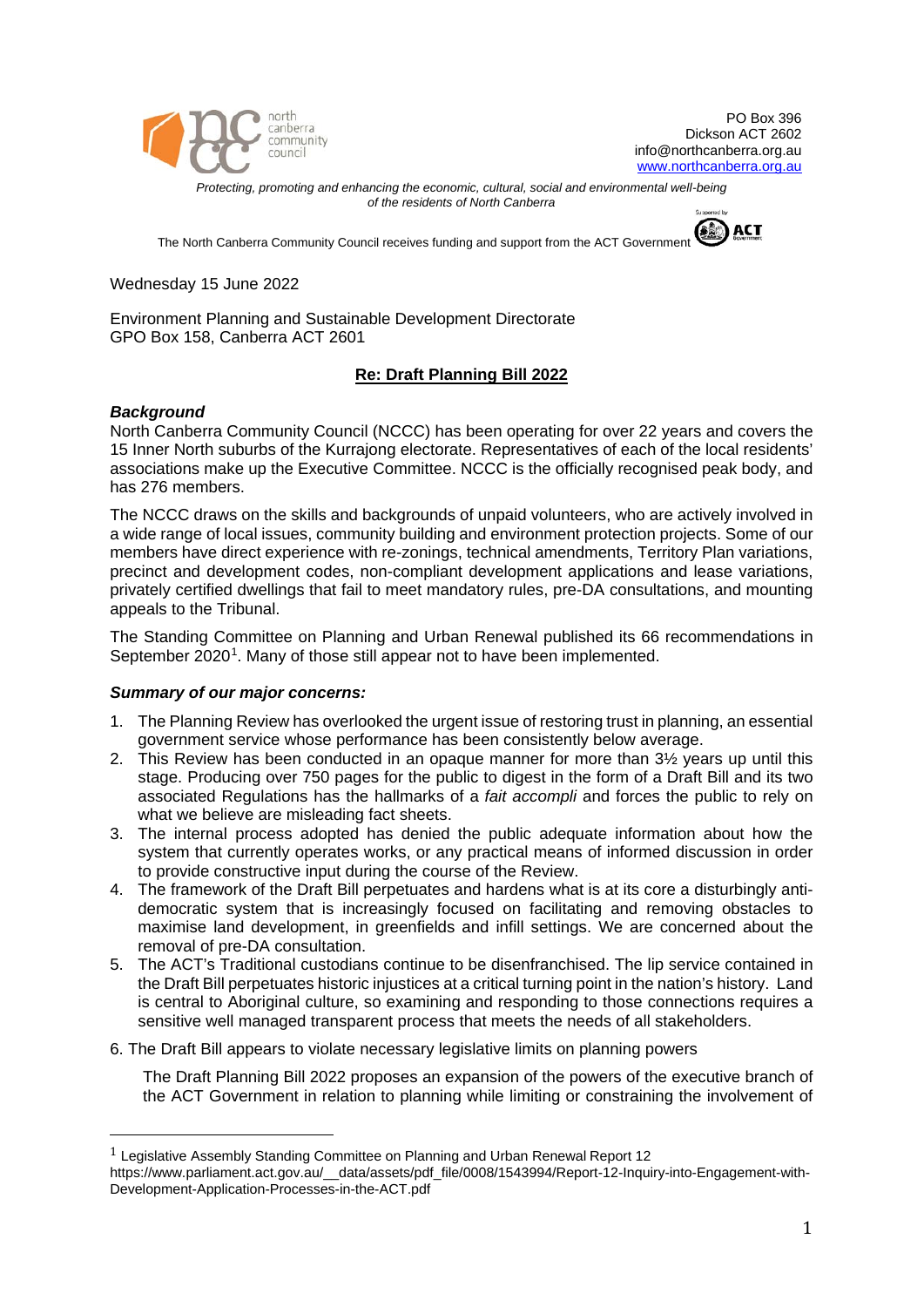the legislative and judicial branches of Government. This is contrary to the Doctrine of Separation of Powers embodied in the Australian Capital Territory (Self-Government) Act 1988 which is designed to prevent the abuse of power.

The structure of our system of government divides power between

- the Legislative Assembly, that makes and amends the law:
- the executive, that administers the law; and
- the courts and tribunals, that make judgements about the law.

This separation of powers is designed so that one branch of government does not have too much power and prevents one branch of Government from abusing their power.

The following are some aspects of the Draft Planning Bill 2022 that are contrary to the Doctrine of Separation of Powers:

- Allowing the Territory Planning Authority (an executive body) to make amendments to the territory plan (which is a legislative instrument), under Part 5.4.
- Requiring the Territory Plan (a legislative instrument) to be amended to be consistent with an Estate Development Plan (an instrument approved by the executive), under section 40.
- Requiring the Territory Plan (a legislative instrument) to give effect to the planning strategy (an instrument made by the executive), under section 43.
- Limitations on challenges to the validity of Territory Plan provisions in courts and tribunals, under section 80.

## *What we would wish to see instead*

- (1) Clear justification of the need to replace the current Planning and Development Act in the light of reputable analyses demonstrating that the proposed planning regime will not operate as advertised (Baker et al 2006; Frew 2011; Frew et al 2016);
- (2) Clear definition of 'desired outcomes' capable of enforcement, in particular with respect to sustainability, energy efficiency, affordability, supportive/social housing, common goods, green space and design;
- (3) Design competitions for major projects to provide choices for community to consider and to improve the quality of developments;
- (4) Expanded opportunities for community engagement including genuine and responsive pre-DA community consultation;
- (5) Private building certifying to be returned to the public service to reduce potential conflicts of interest & an oversight of 'exempt developments';
- (6) Enduring and properly consulted district plans building on earlier 'neighbourhood planning' that involved extensive community engagement, relevance and local place knowledge;
- (7) Effective, long-term transparent strategic and spatial planning, rather than top-down decision making and planning that simply responds to developer initiatives (e.g. deconcessionalising of leases by clubs and other organisations with only financial incentives);
- (8) This Bill should only be considered and consulted on in connection with the review of the Territory Plan in particular because it remains unclear how an outcomes-based system will relate to a rules-based system.

Ola ?-

Jochen Zeil Chair, North Canberra Community Council on behalf of the NCCC committee.

See overleaf.